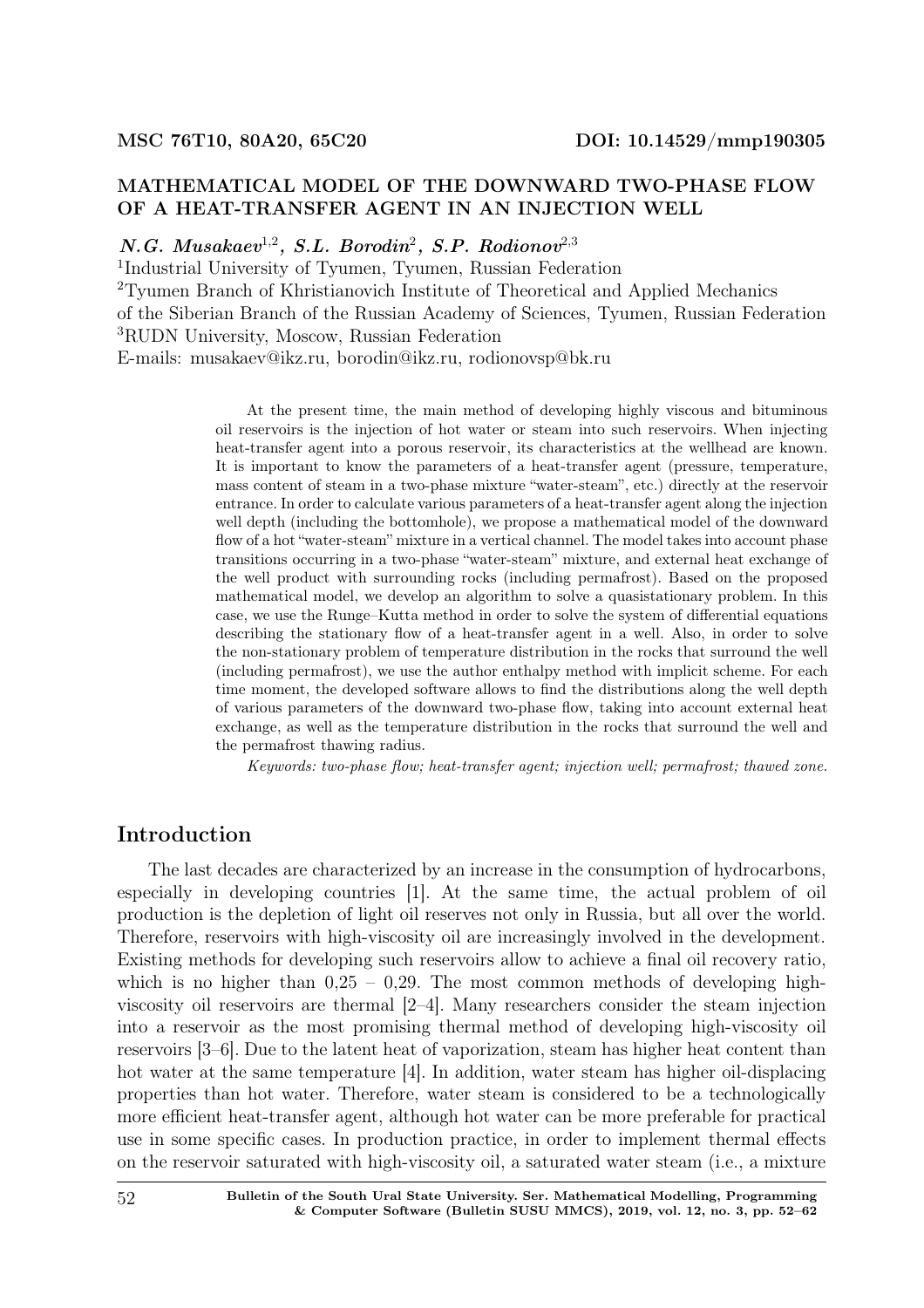of steam and water) is used. Indeed, the preparation of a saturated water steam requires less thorough chemical preparation than the preparation of a dry steam [6–8].

During implementation of technologies of thermal effects on the reservoir saturated with high-viscosity oil, we know the characteristic of a "water-steam" mixture at the outlet of the device for producing steam, which is located at the wellhead. The most important parameters are the temperature and steam content of a heat-transfer agent directly at the well bottom. In order to calculate these and other parameters, it is necessary to obtain a mathematical description of hydrodynamic and thermophysical processes occurring in the injection well. In addition, a number of oil reservoirs of the Russian Federation are located in permafrost regions. Depending on the geographic zone, the depth of the permafrost layer can exceed 600 m. The permafrost zone is characterized by abnormally low temperature and low geothermal gradients. Therefore, for proper modelling of the steam-water mixture flow in a well in such conditions, it is necessary to take into account both the change in thermodynamic parameters when the fluid moves in the wellbore to the well bottom, and the heat exchange of the fluid with frozen rocks, taking into account the frozen rocks thawing.

This paper presents the results of mathematical modelling of the processes occurring in an injection well and surrounding rocks (including frozen rocks), when the heat-transfer agent is pumped into an oil-saturated reservoir.

## 1. Main Equations

Consider the following problem statement. Suppose that a heat-transfer agent (a steam-water mixture) moves in a vertical well with inner radius  $r_w$ , from the wellhead to the well bottom. The parameters of the heat-transfer agent are known at the wellhead (at the outlet of heater or steam generator); the heat-transfer agent mass flow rate  $m$  is constant. The well passes through permafrost. Since the transient processes in wells are rather short-lived, we consider the well operation mode to be stationary, and the two-phase flow in the well to be steady. We direct axis  $z$  vertically downwards,  $r$  is the radial axis. The origin of coordinates coincides with the wellhead (Fig. 1).

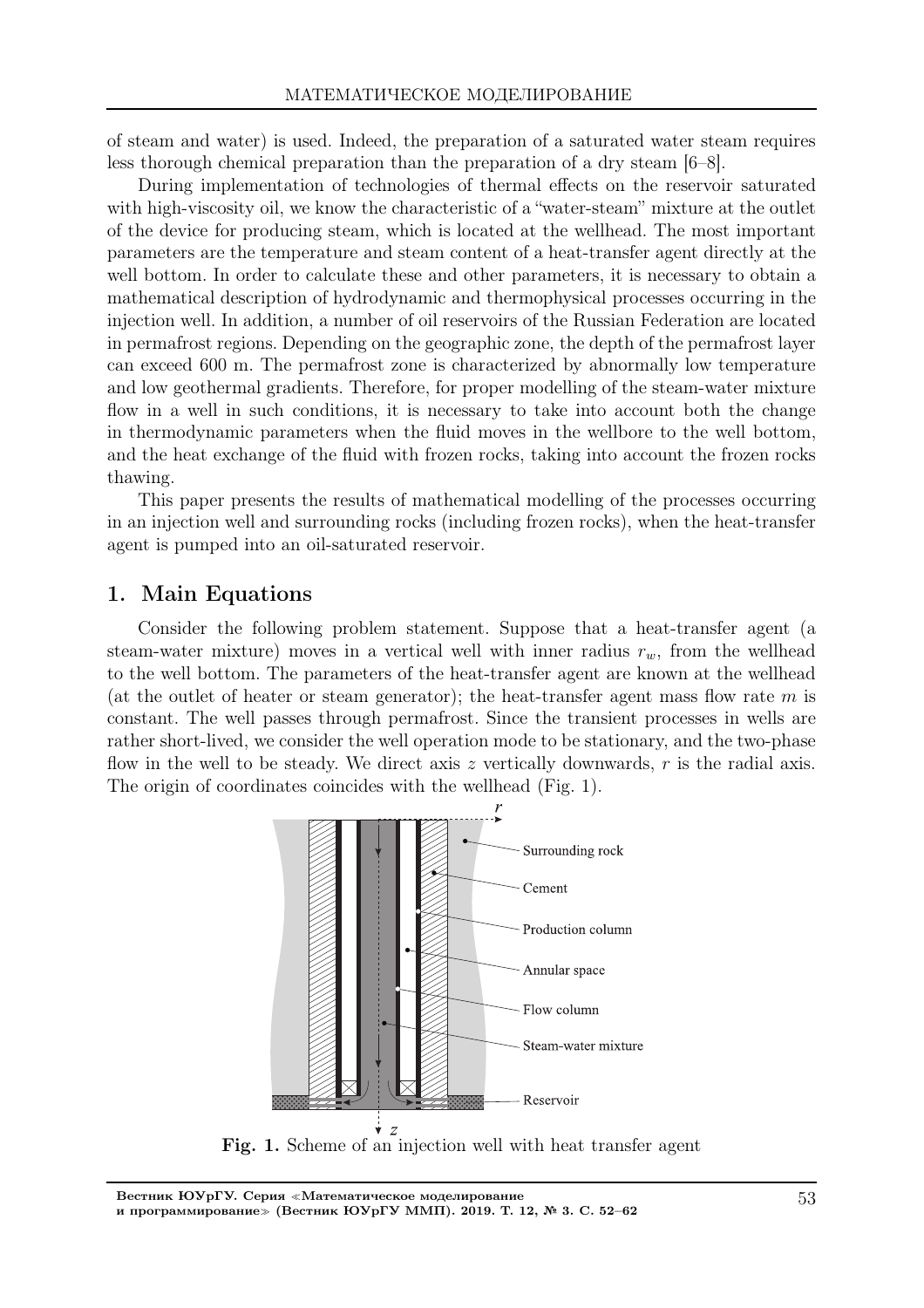In order to construct a mathematical model, we assume the following. First, for each well section, the temperature is the same for both components of two-phase mixture (steam and water). Second, processes of steam condensation or water evaporation occur in the equilibrium mode. Third, in the axial direction of the well, the thermal conductivity is negligible compared with convective heat transfer [9]. Also, we neglect the influence of the seasonal change in the surface temperature. In addition, the rocks surrounding the well are homogeneous and isotropic. Finally, there is no mass transfer of thawed water, when the front of phase transitions moves in frozen rocks [10].

Taking into account the assumptions above, we can write the equations describing a downward two-phase flow in a vertical channel as follows [11–15]:

$$
m_l + m_v = m = \text{const},\tag{1}
$$

$$
\frac{dp}{dz} = -F_w + \left(\rho_l^0 (1 - \alpha) + \rho_v \alpha\right) g,\tag{2}
$$

$$
mc\frac{dT}{dz} = \frac{m_v}{\rho_v^0} \frac{dp}{dz} - L_{lv} \frac{dm_v}{dz} - Q_w,
$$
  
\n
$$
k_v = \frac{m_v}{m}, \quad \rho_l^0 = \text{const}, \quad p = Z_v \rho_v^0 R_v T,
$$
\n(3)

$$
m_l = \rho_l^0 (1 - \varphi) \, S \, W, \quad m_v = \rho_v^0 \, \varphi \, S \, W, \quad S = \pi \, r_w^2,
$$
  

$$
F_w = \frac{\lambda_w}{4r_w} \left( \rho_l^0 \frac{(1 - \varphi)^2}{1 - \alpha} + \rho_v^0 \frac{\varphi^2}{\alpha} \right) \, W^2, \quad \lambda_w = 0,067 \left[ \frac{158}{\text{Re}} + \frac{\varepsilon}{r_w} \right]^{1/5},
$$
  

$$
\varphi = \left( 1 + \frac{\rho_v^0}{\rho_l^0} \frac{m_l}{m_v} \right)^{-1}, \quad W = \frac{1}{S} \left( \frac{m_l}{\rho_l^0} + \frac{m_v}{\rho_v^0} \right),
$$
  

$$
mc = m_l c_l + m_v c_v, \quad Q_w = 2\pi \, r_w q_w.
$$

Here the subscript l or  $v$  corresponds to the parameter related to liquid or vapour, respectively;  $m_i$   $(i = l, v)$  is the mass flow rate of the *i*-th phase through the tubing section with coordinate z;  $\rho_i^0$  and  $c_i$  ( $i = l, v$ ) are the true density and specific heat capacity at constant pressure of the *i*-th phase, respectively;  $k_v$  is the mass fraction of vapour in the water-vapour mixture (dryness of steam);  $\lambda_w$  is the coefficient of friction between the steam-water mixture flow and the inner tubing surface; Re is the Reynolds number;  $\varepsilon$  is the size of roughness;  $\varphi$  is the volumetric flow vapour content;  $R_v$  is the gas constant for water steam;  $L_{lv}$  is the specific heat of vaporization;  $q_w$  is the intensity of heat removal per the well unit area. In order to write equation (2) for calculating pressure, we neglect the terms that are associated with inertial effects.

In order to calculate the volumetric vapour content value  $\alpha$ , we use the following relation [14]:

$$
\alpha = \begin{cases} 0,833 \varphi, & \varphi \leq 0,9; \\ \left[0,833 \varphi + 0,167 \left(1 + \frac{\rho_l^0(1-\varphi)}{\rho_v^0 \varphi}\right)^{-1}\right] \varphi, & \varphi > 0,9. \end{cases}
$$

The supercompressibility coefficient for the vapour  $Z_v$  is found on the basis of the Latonov– Gurevich equation [16]:

$$
Z_{\nu} = [0, 17376 \cdot \ln (T/T_k) + 0, 73]^{p/p_k} + 0, 1 \cdot p/p_k,
$$

where  $T_k$  and  $p_k$  are the empirical critical parameters for vapour.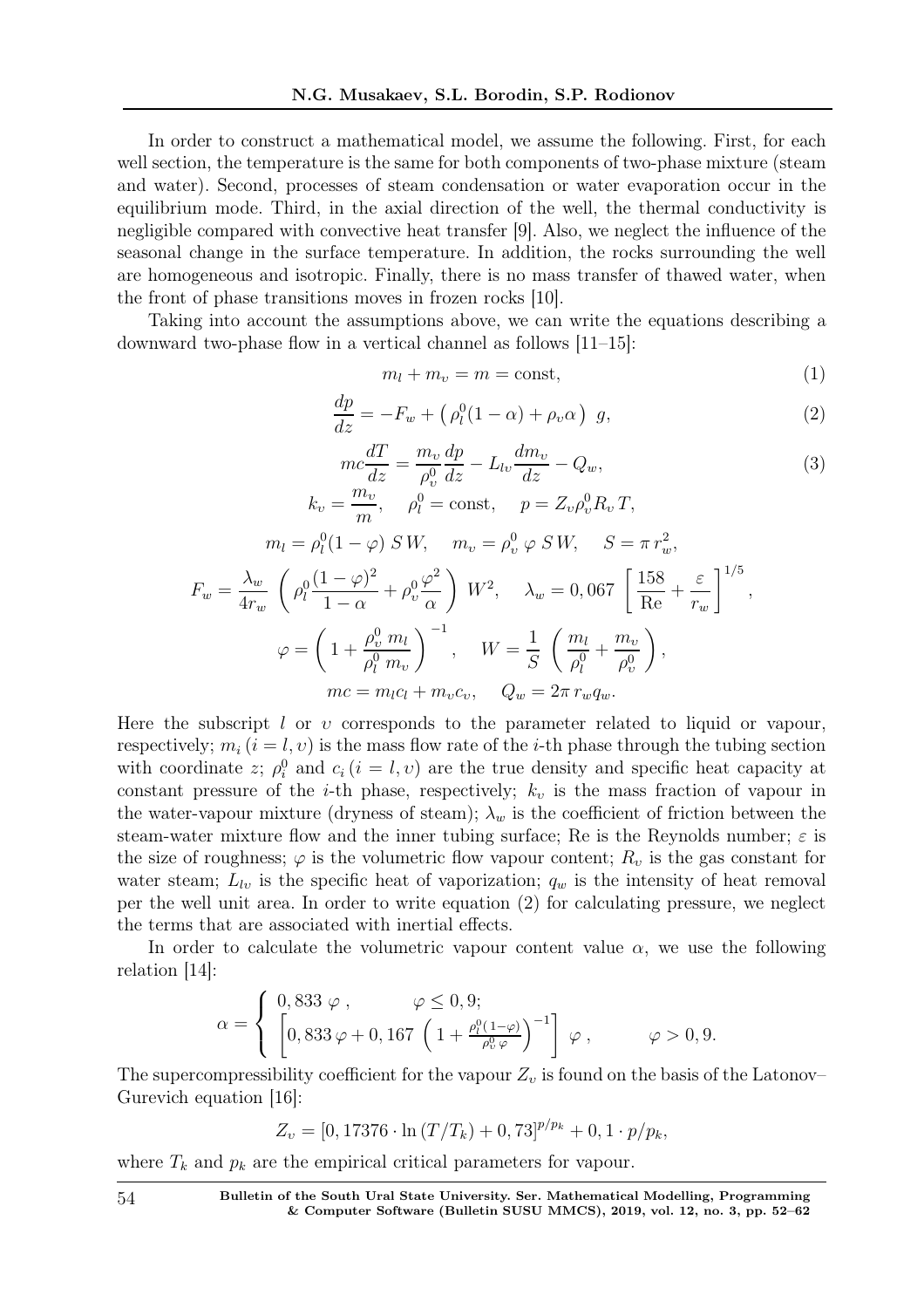The conditions on the wellhead (subscript *or*) can be set as follows:

$$
z = 0:
$$
  $p = p_{or}, T = T_{or}, k_v = k_{or}.$  (4)

In order to deliver a heat-transfer agent into a reservoir, it is necessary that the bottomhole pressure exceeds the reservoir pressure.

In order to close the system of equations  $(1) - (3)$ , we set the intensity of heat removal  $Q_w$  into surrounding rocks. The process of the heat distribution from a well to surrounding rocks can be considered sequentially: heat transfer from the two-phase flow to the well inner wall; heat transfer through the pipes system of the well; distribution of heat in the surrounding rocks, taking into account the possible thawing of frozen rocks.

For the rate  $q_w$  of heat transfer from the flow to the well inner wall, we can write the following relation [6, 17]:

$$
q_w = \beta_w (T - T_w),
$$

where  $T_w$  is the temperature of the well inner wall;  $\beta_w$  is the heat transfer coefficient depending on the structure of the two-phase flow, as well as on the characteristics of the flow in the near-surface layer of the channel wall.

In order to calculate the heat transfer through the well pipes system, we take into account the scheme of a well given in Fig. 1. In this case, for the coefficient of heat transfer through the well pipes system, we can write the following expression [18]:

$$
\beta = \left\{ r_c \left( \frac{\ln(r_1/r_w)}{\lambda_{met}} + \frac{\ln(r_{is}/r_1)}{\lambda_{is}} + \frac{\ln(r_2/r_{is})}{\lambda_{as}} + \frac{\ln(r_3/r_2)}{\lambda_{met}} + \frac{\ln(r_c/r_3)}{\lambda_b} \right) \right\}^{-1},
$$

where  $r_w$  and  $r_1$  are the inner and outer radius of a flow column, respectively;  $r_{is} = r_1 + \Delta r$ ;  $\Delta r$  is the thickness of an insulating layer (if available);  $r_2$  and  $r_3$  are the inner and outer radius of a production column, respectively;  $r_c$  is the outer well radius;  $\lambda_{met}, \lambda_{is}, \lambda_{as}$  and  $\lambda_b$  are the coefficients of thermal conductivity of the tubes metal, insulating layer, the matter in the well annular space and cement, respectively.

If the matter in the well annular space is in the state of thermogravitational convection, then this process can be taken into account in the calculations by the following multiplier for the coefficient  $\lambda_{as}$  [3]:  $\xi = 0,049 \, (\text{Gr} \cdot \text{Pr})^{1/3} \, \text{Pr}^{0.074},$ 

where Gr and Pr are the Grashof and Prandtl numbers.

Since the conditions of the equality of heat flows must be satisfied, the following expression can be written for the temperature on the well inner wall:

$$
T_w = \frac{r_w \beta_w T + r_c \beta T_c}{r_w \beta_w + r_c \beta},\tag{5}
$$

where  $T_c$  is the temperature on outside well surface.

The non-stationary problem of heat distribution in the surrounding rocks located below the frozen zone is described by the following system of equations [10]:

$$
t > 0, \ \ r_c < r < \infty: \quad \frac{\partial T_{ext}}{\partial t} = \chi_{ext} \frac{1}{r} \frac{\partial}{\partial r} \left( r \frac{\partial T_{ext}}{\partial r} \right), \tag{6}
$$

$$
t = 0, \quad r_c < r < \infty: \quad T_{ext} = T_{geo}, \tag{7}
$$

$$
t > 0, \quad r = r_c: \quad -\lambda_{ext} \frac{\partial T_{ext}}{\partial r} = \beta (T_w - T_c), \tag{8}
$$

$$
t > 0, \quad r \to \infty: \quad T_{ext} = T_{geo}, \tag{9}
$$

55

Вестник ЮУрГУ. Серия <sup>≪</sup>Математическое моделирование

и программирование<sup>≫</sup> (Вестник ЮУрГУ ММП). 2019. Т. 12, № 3. С. 52–62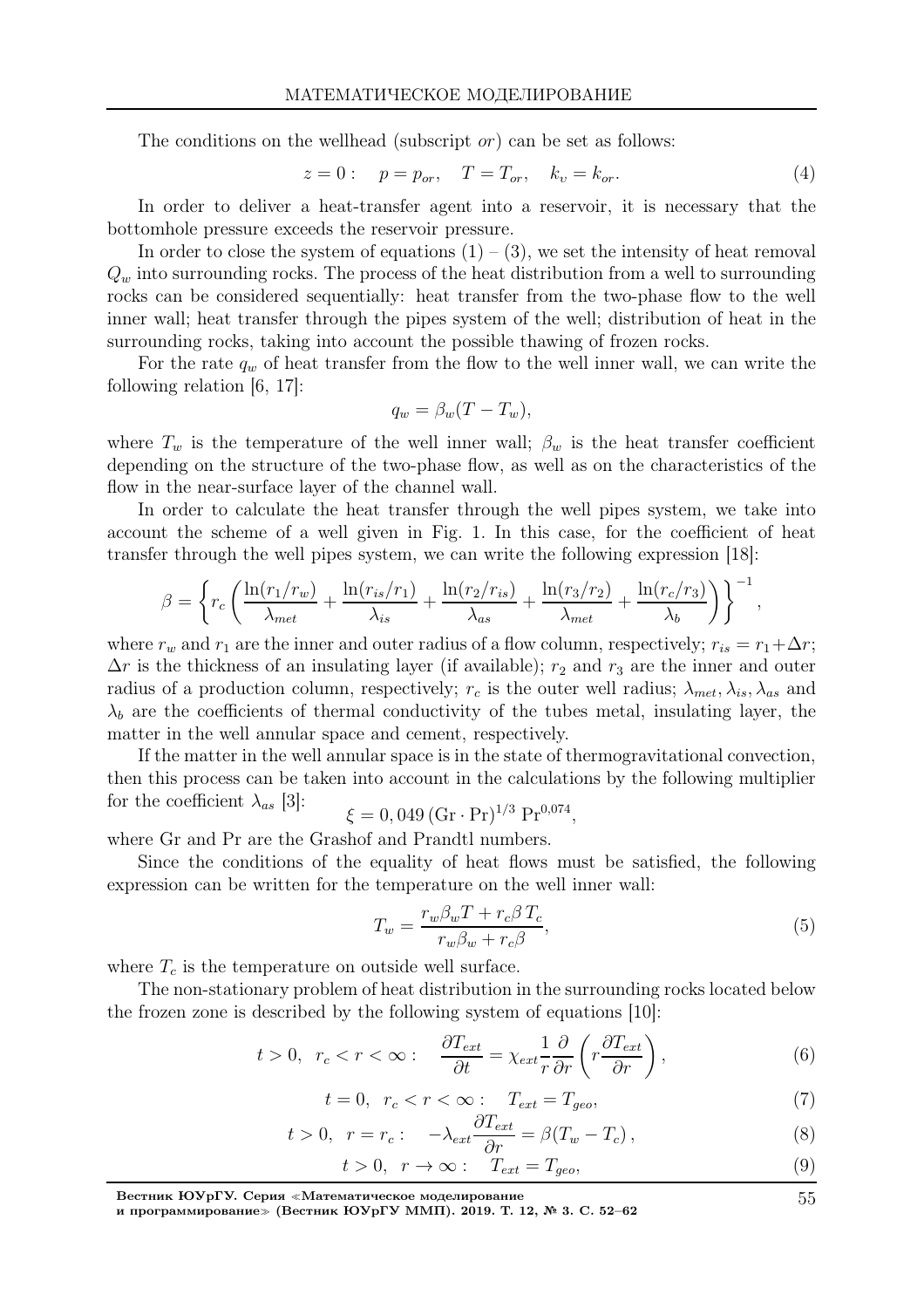where  $T_{ext}$ ,  $\lambda_{ext}$  and  $\chi_{ext}$  are the temperature, thermal conductivity and thermal diffusivity of surrounding rocks, respectively;  $T_{geo}$  is the geothermal temperature.

Taking into account the possible permafrost thawing, for the problem of heat transfer in frozen rocks we can write the following:

$$
t > 0, \ \ r_c < r \le r_c + \theta: \quad \frac{\partial T_{th}}{\partial t} = \chi_{th} \frac{1}{r} \frac{\partial}{\partial r} \left( r \frac{\partial T_{th}}{\partial r} \right), \tag{10}
$$

$$
t > 0, \ r_c + \theta < r < \infty: \quad \frac{\partial T_{fr}}{\partial t} = \chi_{fr} \frac{1}{r} \frac{\partial}{\partial r} \left( r \frac{\partial T_{fr}}{\partial r} \right), \tag{11}
$$

$$
t > 0, \quad r = r_c: \quad -\lambda_{th} \frac{\partial T_{th}}{\partial r} = \beta (T_w - T_c), \tag{12}
$$

$$
\lambda_{fr} \frac{\partial T_{fr}}{\partial r}\bigg|_{r=r_c+\theta+0} - \lambda_{th} \frac{\partial T_{th}}{\partial r}\bigg|_{r=r_c+\theta-0} = \rho w L_i \frac{d\theta}{dt},\tag{13}
$$

$$
t = 0, \quad r_c < r < \infty: \quad T_{fr} = T_{geo}, \tag{14}
$$

$$
t > 0, \quad r \to \infty: \quad T_{fr} = T_{geo}, \tag{15}
$$

where  $T_{fr}$  and  $\lambda_{fr}$  are the temperature and coefficient of thermal conductivity of frozen rocks;  $T_{th}$  and  $\lambda_{th}$  are the temperature and coefficient of thermal conductivity of thawed rocks; w is the ice content;  $\rho$  is the rock density;  $L_i$  is the specific heat of ice melting;  $\theta$  is the length of thawed zone.

## 2. Numerical Implementation

Let us describe the steps of the proposed computational algorithm for calculating the parameters of the downward two-phase flow in an injection well, taking into account the thermal interaction of the well product with surrounding rocks (including frozen rocks).

1. Set the parameters of a well, fluids and surrounding rocks. At the wellhead, set the following values: dryness of steam, pressure, temperature, and the mass flow rate of a heat-transfer agent. These parameters remain constant for all time of calculation. At the initial time moment  $(t = 0)$ , the temperature on the outer surface of the well  $T_c(z)$  is equal to geothermal temperature.

2. For the current time point  $t$ , solve the Cauchy problem on the basis of the system of equations  $(1) - (3)$ , taking into account known values at the wellhead  $(4)$ . In this paper, the system of ordinary differential equations  $(1) - (3)$  is solved by the fourth-order Runge– Kutta method. The intensity of heat removal to the surrounding rocks  $Q_w$  is calculated taking into account the known temperature on the outer surface of the well for each value of z. Therefore, in the interval from the wellhead to the well bottom, the steam-water mixture flow parameters are determined, including the temperature distribution  $T(z)$ .

3. Taking into account the obtained values of  $T(z)$  for all values of z, calculate the temperature distribution in the rocks surrounding the well for the next time step. This distribution is determined on the basis of the solution to the system of equations  $(10)$  –  $(15)$  (for frozen rocks) or the system of equations  $(6) - (9)$  (for rocks located below the frozen zone). In this paper, this system of equations is solved using an implicit scheme and the author's enthalpy method [19]. Therefore, for each value  $z$ , we obtain the temperature distribution in the rocks surrounding the well, including the temperature on the outer surface of the well  $T_c(z)$ . Also, for the rocks located in the frozen zone, we determine the thawed zone radius  $\theta(z)$ .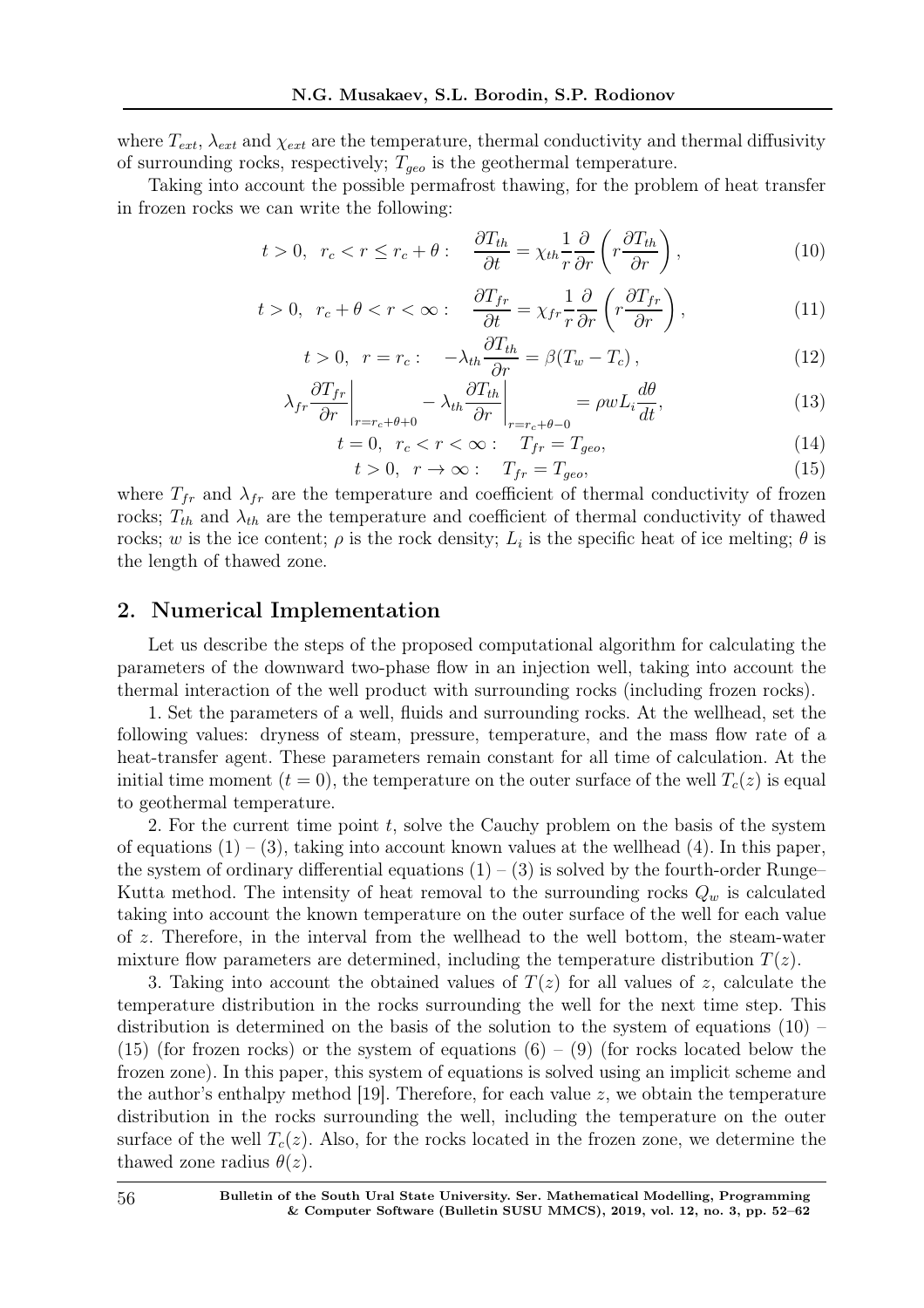4. Taking into account the values  $T_c(z)$ , which was found in Step 3 for the next time step, go to Step 2. Calculations are carried out until the end of calculation time.

Therefore, according to the proposed algorithm, determining the parameters of the heat-transfer agent in an injection well, taking into account thermal interaction with surrounding rock, is quasistationary and splits into two problems. The first problem deals with the steady downward two-phase flow in the well, taking into account heat losses to the surrounding rocks. In the second problem, the unsteady distribution of heat in the surrounding rocks is investigated, taking into account possible thawing of permafrost.

According to the proposed algorithm, computer code was developed. For each time point, this code allows to find the distribution over the well depth of various parameters of a downward two-phase flow, taking into account heat losses to the surrounding rocks.

#### 3. Results of Trial Calculations

Fig. 2 shows the change in the temperature, pressure and mass concentration of vapour in the vapour-water mixture depending on the depth. Fig. 3 shows temperature fields in the well and surrounding rocks. During the calculations, the following values of the parameters were taken [3, 12, 20]:  $m = 0.5$  kg/s;  $T_{or} = 307^{\circ}\text{C}$ ;  $p_{or} = 9.6$  MPa;  $k_{or} = 0.9$ ;  $r_w = 0.031$ m;  $r_1 = 0,036$  m;  $r_2 = 0,076$  m;  $r_3 = 0,084$  m;  $r_c = 0,125$  m;  $p_k = 21,8$  MPa;  $T_k = 647$ K;  $\lambda_l = 0.5 \text{ W/(m·K)}$ ;  $\lambda_{met} = 45 \text{ W/(m·K)}$ ;  $\lambda_b = 1.1 \text{ W/(m·K)}$ ;  $c_l = 4200 \text{ J/(kg·K)}$ ;  $R_v = 461 \text{ J/(kg·K)}$ ;  $\mu_l = 1, 2 \cdot 10^{-5} \text{ kg/(m·s)}$ ;  $\varepsilon = 0,00001 \text{ m}$ ;  $g = 9,8 \text{ m/s}^2$ ; the initial temperature of the rock at the wellhead is  $-2^{\circ}$ C; the frozen rocks depth is 200 m; the well depth is 1000 m. There is no thermal insulation on the outer surface of the well flow column; there is water in the well annular space. The values of  $c_v, \lambda_v, \mu_v$  were determined by interpolating the tabular data for water steam [3].



Fig. 2. Distributions of the temperature (a), pressure (b), and mass concentration of vapour (c) in the two-phase flow along the well height. Solid lines correspond to the initial time moment, while dashed lines correspond to the time moment equal to 3 days after the start of the heat-transfer agent injection

Fig. 2 shows that as the steam-water mixture moves in the well, there is a drop in the mass concentration of steam due to its condensation. For the parameters taken in the calculations at the initial time moment, all the steam condensed without reaching the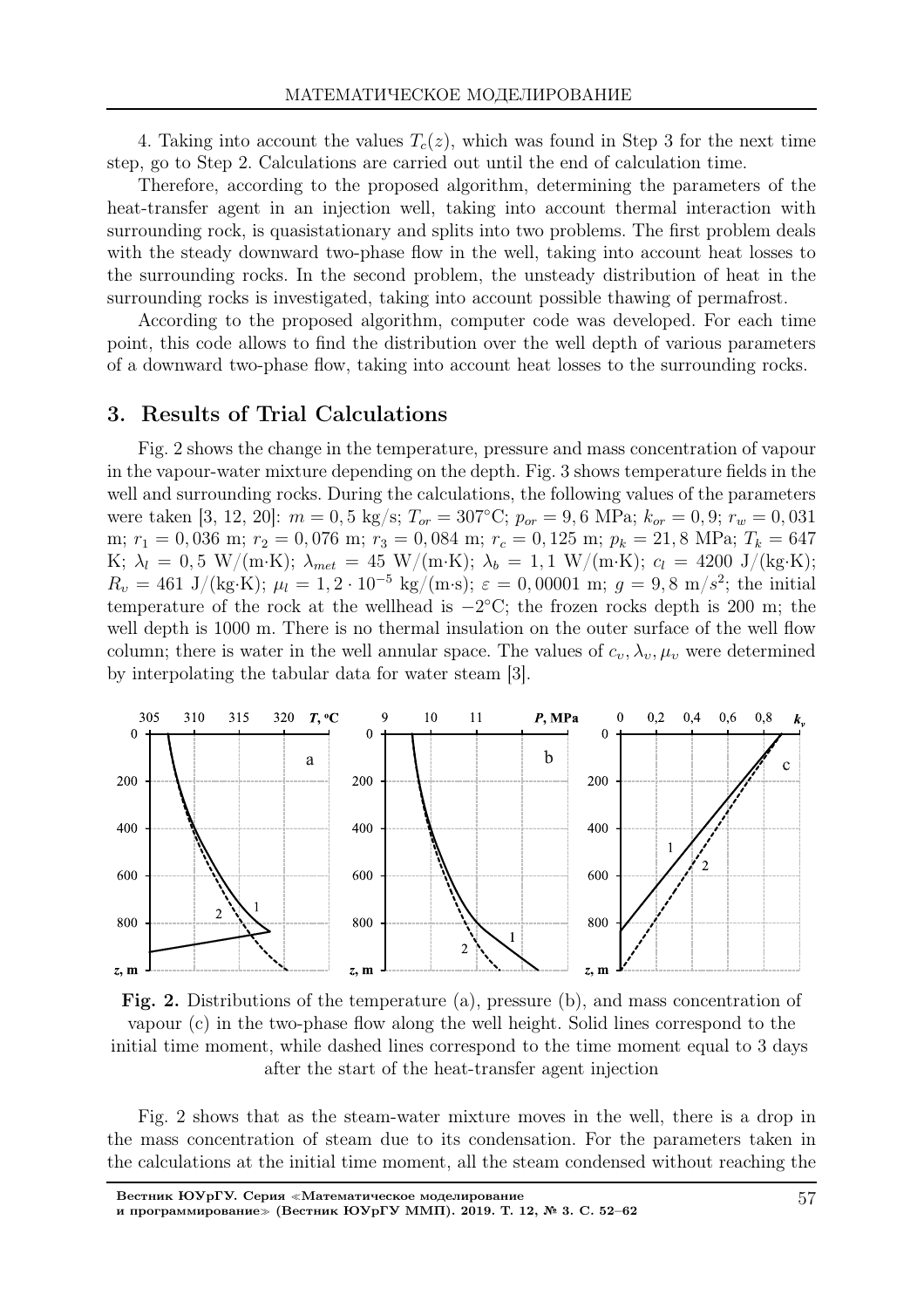well bottom. Three days after the start of the steam-water mixture injection, due to the heating of the rocks surrounding the well (Fig. 3), there is gradually increase in the twophase mixture temperature at the well bottom. Fig. 2 shows that the steam is delivered to the well bottom in 3 days. At the same time, the density of the two-phase mixture decreases, and, therefore, there is the corresponding decrease in the pressure gradient. Also, note a smaller warming up of the frozen rocks (Fig. 3) due to the additional heat consumption for the ice melting.



Fig. 3. Temperature distribution in the rocks surrounding the well at the beginning of the heat-transfer agent injection (left figure) and after 3 days (right figure)

# Conclusion

In this work, we propose a mathematical model of the processes occurring during a heat-transfer agent movement in an injection well. This model is based on the equations of the multiphase media mechanics. The model takes into account phase transitions occurring in the two-phase "water-steam" mixture, as well as the external heat exchange of the well product with the surrounding rocks (including permafrost). We construct an algorithm that allows to calculate the parameters of the heat-transfer agent over the injection well depth, as well as to calculate the temperature distribution in the surrounding rocks and the melting radius of permafrost for different times of the well operation. Also, we implement the algorithm in a program.

Acknowledgements. The reported study was funded by the Russian Science Foundation (project no. 18-19-00049).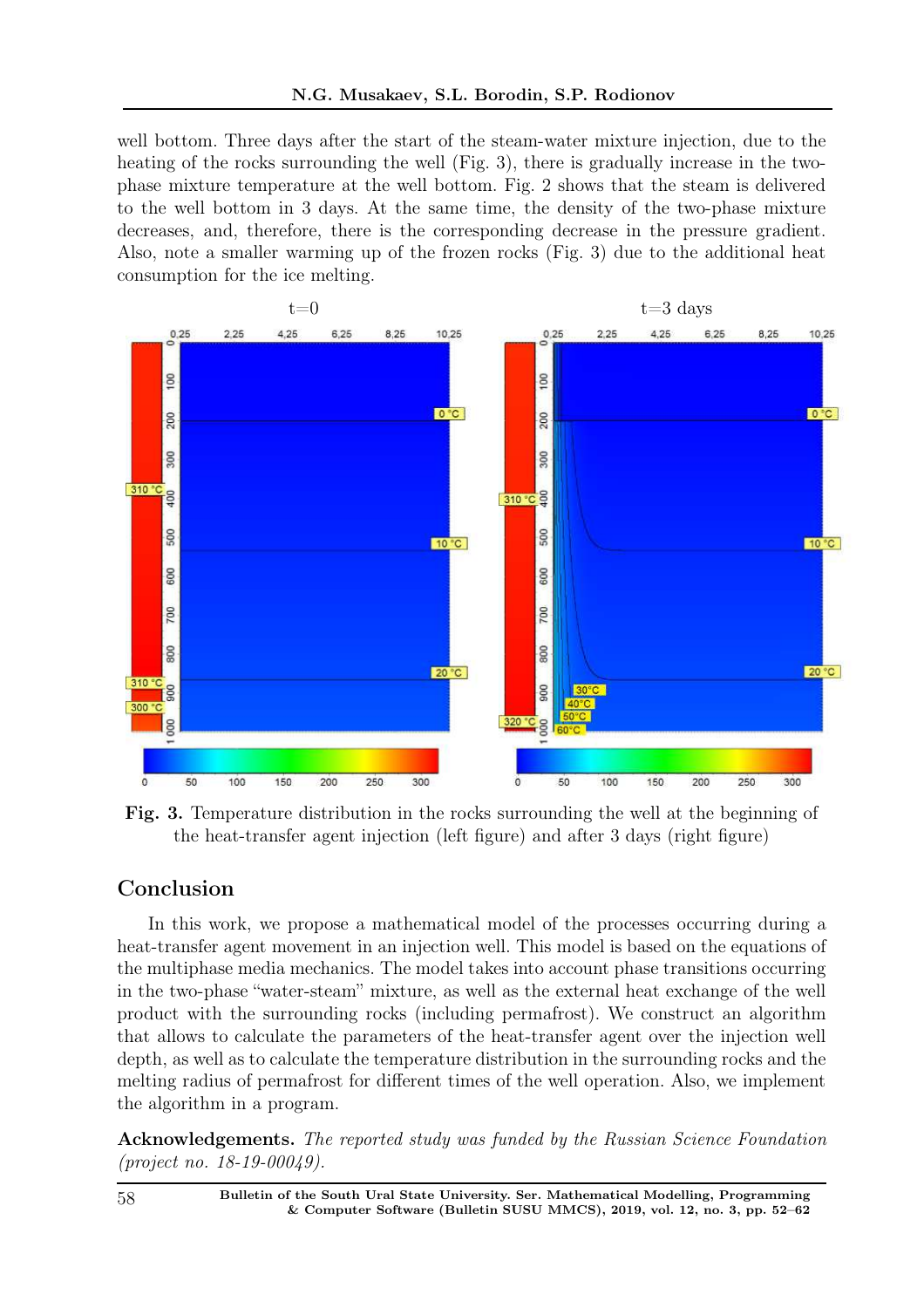# References

- 1. Makogon Y.F., Holditch S.A., Makogon T.Y. Natural Gas-Hydrates A Potential Energy Source for the 21st Century. Journal of Petroleum Science and Engineering, 2007, vol. 56, pp. 14–31. DOI: 10.1016/j.petrol.2005.10.009
- 2. Ter-Sarkisov R.M. Razrabotka i dobycha trudnoizvlekayemykh zapasov uglevodorodov [Development and Production of Hard-to-Recover Hydrocarbon Reserves]. Moscow, Nedra, 2005. (in Russian)
- 3. Burger J., Sourieau P., Combarnous M. Thermal Methods of Oil Recovery. Paris, Technip, 1985.
- 4. Antoniadi D.G. Nauchnyye osnovy razrabotki neftyanykh mestorozhdeniy termicheskimi metodami [Scientific Basis for the Development of Oil Fields by Thermal Methods]. Moscow, Nedra, 1995. (in Russian)
- 5. Malofeyev G.E., Mirsayetov O.M., Cholovskaya I.D. Nagnetaniye v plast teplonositeley dlya intensifikatsii dobychi nefti i uvelicheniya nefteotdachi [Injection into the Reservoir of Coolants for the Intensification of Oil Production and Increased Oil Recovery]. Izhevsk, Institut kompyuternykh issledovaniy, 2008. (in Russian)
- 6. Thomas S. Enhanced Oil Recovery An Overview. Oil and Gas Science and Technology, 2008, vol. 63, no. 1, pp. 9–19. DOI: 10.2516/ogst:2007060
- 7. Shagapov V.S., Yumagulova Y.A., Gizzatullina A.A. High-Viscosity Oil Filtration in the Pool Under Thermal Action. Journal of Engineering Physics and Thermophysics, 2018, vol. 91, no. 2, pp. 300–309. DOI: 10.1007/s10891-018-1749-4
- 8. Willhite G.P. Over-All Heat Transfer Coefficients in Steam and Hot Water Injection Wells. Journal of Petroleum Technology, 1967, vol. 19, no. 5, pp. 607–615. DOI: 10.2118/1449-PA
- 9. Kutushev A.G., Rusanov A.S. Non-Isothermal Motion of Vapour-Liquid Mixture in a Well. Oil and Gas Studies, 2008, no. 4, pp. 39–45. (in Russian)
- 10. Medvedskiy R.I. Stroitelstvo i ekspluatatsiya skvazhin na neft i gaz v vechnomerzlykh porodakh [Construction and Operation of Oil and Gas Wells in Permafrost]. Мoscow, Nedra, 1987. (in Russian)
- 11. Nigmatulin R.I. Dynamics of Multiphase Media. N.Y., Hemisphere Publisher Corporation, 1991.
- 12. Shagapov V.Sh., Musakaev N.G., Khabeev N.S., Bailey S.S. Mathematical Modelling of Two-Phase Flow in a Vertical Well Considering Paraffin Deposits and External Heat Exchange. International Journal of Heat and Mass Transfer, 2004, vol. 47, no. 4, pp. 843–851. DOI: 10.1016/j.ijheatmasstransfer.2003.06.006
- 13. Musakaev N.G., Borodin S.L. Mathematical Model of the Two-Phase Flow in a Vertical Well with an Electric Centrifugal Pump Located in the Permafrost Region. *Heat and Mass* Transfer, 2016, vol. 52, no. 5, pp. 981–991. DOI: 10.1007/s00231-015-1614-3
- 14. Chisholm D. Two-Phase Flow in Pipelines and Heat Exchangers. London, Longman Higher Education, 1983.
- 15. Kutateladze S.S. Teploperedacha i gidrodinamicheskoye soprotivleniye [Heat Transfer and Hydrodynamic Resistance]. Moscow, Energiya, 1990. (in Russian)
- 16. Shagapov V.Sh., Urazo R.R., Musakaev N.G. Dynamics of Formation and Dissociation of Gas Hydrates in Pipelines at the Various Modes of Gas Transportation. Heat and Mass Transfer, 2012, vol. 48, no. 9, pp. 1589–1600. DOI: 10.1007/s00231-012-1000-3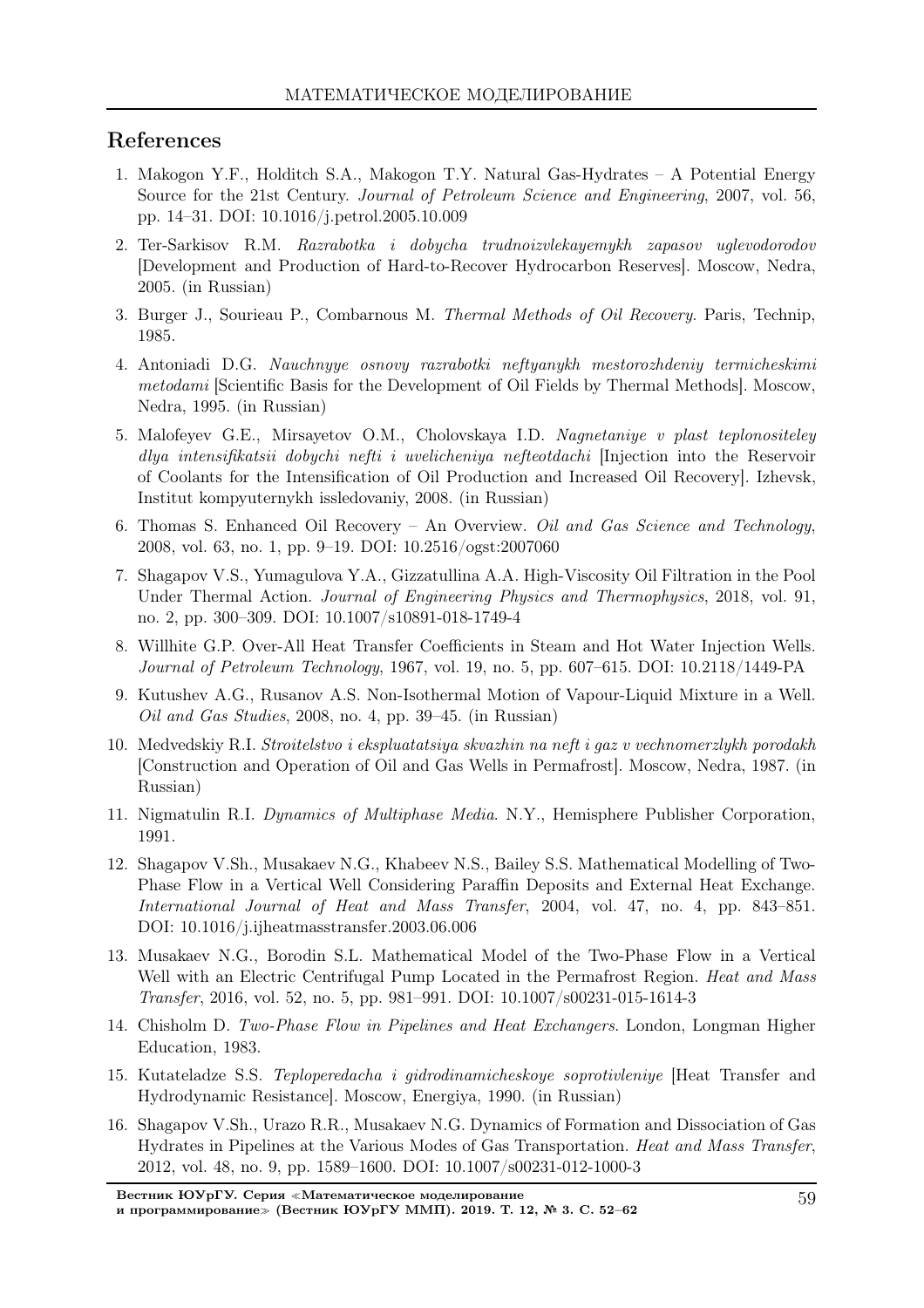- 17. Shagapov V.Sh., Chiglintseva A.S., Syrtlanov V.R. Possibility of Gas Washout from a Gas-Hydrate Massif by Circulation of Warm Water. Journal of Applied Mechanics and Technical Physics, 2009, vol. 50, no. 4, pp. 628-637. DOI: 10.1007/s10808-009-0084-0
- 18. Shagapov V.Sh., Musakaev N.G., Urazov R.R. Mathematical Model of Natural Gas Flow in Pipelines with Allowance for the Dissociation of Gas Hydrates. Journal of Engineering Physics and Thermophysics, 2008, vol. 81, no. 2, pp. 287–296. DOI: 10.1007/s10891-008-0036-1
- 19. Borodin S.L. Numerical Solution of the Stefan's Problem. Tyumen State University Herald. Physical and Mathematical Modelling. Oil, Gas, Energy, 2015, vol. 1, no. 3, pp. 164–175. (in Russian) DOI: 10.21684/2411-7978-2015-1-3-164-175
- 20. Bondarev E.A., Rozhin I.I., Argunova K.K. Modelling the Formation of Hydrates in Gas Wells in Their Thermal Interaction with Rocks. Journal of Engineering Physics and Thermophysics, 2014, vol. 87, no. 4, pp. 900–907. DOI: 10.1007/s10891-014-1087-0

Received November 21, 2018

### УДК 532.546+519.63 DOI: 10.14529/mmp190305

# МАТЕМАТИЧЕСКАЯ МОДЕЛЬ ДВУХФАЗНОГО НИСХОДЯЩЕГО ТЕЧЕНИЯ ТЕПЛОНОСИТЕЛЯ В НАГНЕТАТЕЛЬНОЙ СКВАЖИНЕ

Н.Г. Мусакаев<sup>1,2</sup>, С.Л. Бородин<sup>2</sup>, С.П. Родионов<sup>2,3</sup>

<sup>1</sup> Тюменский индустриальный институт, г. Тюмень, Российская Федерация

<sup>2</sup> Тюменский филиал Института теоретической и прикладной механики

им. С.А. Христиановича СО РАН, г. Тюмень, Российская Федерация

<sup>3</sup> Российский университет дружбы народов, г. Москва, Российская Федерация

В настоящее время основным методом разработки месторождений высоковязких и битумных нефтей является закачка горячей воды или пара в нефтенасыщенный пласт. При закачке теплоносителя в пористый коллектор известны его характеристики на устье скважины. При этом важно знать параметры теплоносителя (давление, температура, массовое содержание пара в двухфазной смеси <sup>≪</sup>вода-пар<sup>≫</sup> и т.д.) непосредственно на входе в пласт. Для расчета различных параметров теплоносителя по глубине нагнетательной скважины (в том числе и на забое) предложена математическая модель нисходящего течения горячей пароводяной смеси в вертикальном канале. В модели учтены фазовые переходы, происходящие в двухфазной смеси <sup>≪</sup>вода-пар≫, и внешний теплообмен скважины с окружающими горными породами (в том числе и многолетнемерзлыми). На основе предложенной математической модели разработан алгоритм, базируясь на котором, решается квазистационарная задача. При этом методом Рунге – Кутты 4-го порядка точности решается система дифференциальных уравнений, описывающая стационарное течение теплоносителя в скважине, и авторским методом энтальпий с использованием неявной схемы решается нестационарная задача распределения температуры в окружающих скважину породах (в том числе мерзлых). Разработанный программный продукт позволяет найти для каждого момента времени распределение по глубине скважины различных параметров нисходящего двухфазного потока с учетом внешнего теплообмена, а также для различных моментов времени эксплуатации скважины распределение температуры в окружающих горных породах и радиус протаивания многолетнемерзлых пород.

Ключевые слова: двухфазный поток; теплоноситель; нагнетательная скважина; многолетнемерзлые породы; зона протаивания.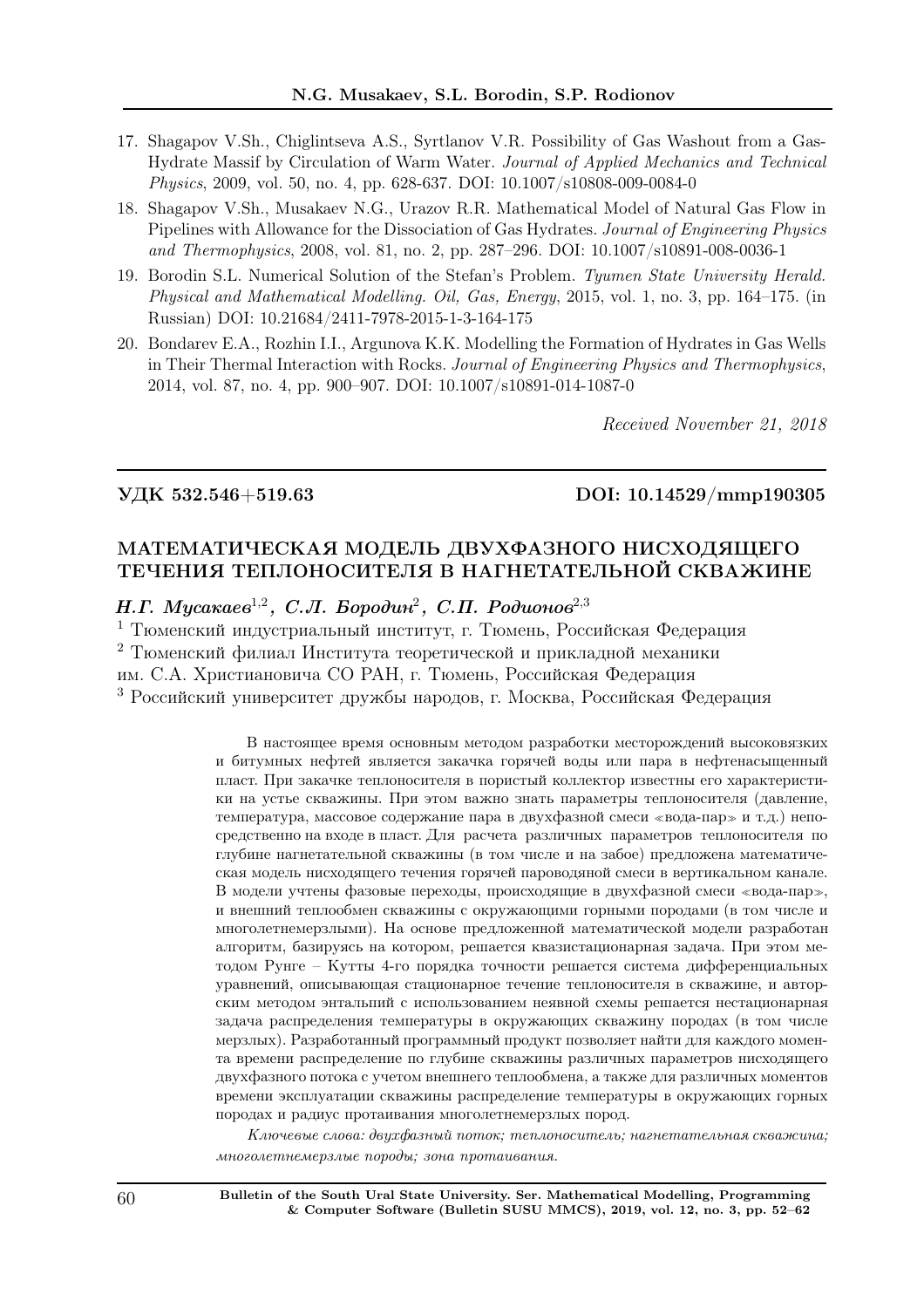### Литература

- 1. Makogon, Y.F. Natural Gas-Hydrates A Potential Energy Source for the 21st Century / Y.F. Makogon, S.A. Holditch, T.Y. Makogon // Journal of Petroleum Science and Engineering. – 2007. – V. 56. – P. 14–31.
- 2. Тер-Саркисов, Р.М. Разработка и добыча трудноизвлекаемых запасов углеводородов / Р.М. Тер-Саркисов. – М.: Недра, 2005.
- 3. Бурже, Ж. Термические методы повышения нефтеотдачи пластов / Ж. Бурже, П. Сурио, М. Комбарну. – М.: Недра, 1989.
- 4. Антониади, Д.Г. Научные основы разработки нефтяных месторождений термическими методами / Д.Г. Антониади. – М.: Недра, 1995.
- 5. Малофеев, Г.Е. Нагнетание в пласт теплоносителей для интенсификации добычи нефти и увеличения нефтеотдачи / Г.Е. Малофеев, О.М. Мирсаетов, И.Д. Чоловская. – М.; Ижевск: Институт компьютерных исследований, 2008.
- 6. Thomas, S. Enhanced Oil Recovery An Overview / S. Thomas // Oil and Gas Science and Technology. – 2008. – V. 63,  $\mathbb{N}^2$  1. – P. 9–19.
- 7. Шагапов, В.Ш. Фильтрация высоковязкой нефти в пласте при тепловом воздействии / В.Ш. Шагапов, Ю.А. Юмагулова, А.А. Гиззатуллина // Инженерно-физический журнал. – 2018. – Т. 91, № 2. – С. 319–328.
- 8. Willhite, G.P. Over-All Heat Transfer Coefficients in Steam and Hot Water Injection Wells / G.P. Willhite // Journal of Petroleum Technology. – 1967. – V. 19,  $\mathbb{N}^2$  5. – P. 607–615.
- 9. Кутушев, А.Г. Неизотермическое движение парожидкостной смеси в скважине / А.Г. Кутушев, А.С. Русанов // Известия вузов. Нефть и газ. – 2008. – № 4. – С. 39–45.
- 10. Медведский, Р.И. Строительство и эксплуатация скважин на нефть и газ в вечномерзлых породах / Р.И. Медведский – М.: Недра, 1987.
- 11. Нигматулин, Р.И. Динамика многофазных сред / Р.И. Нигматулин. М.: Наука, 1987.
- 12. Shagapov, V.Sh. Mathematical Modelling of Two-Phase Flow in a Vertical Well Considering Paraffin Deposits and External Heat Exchange / V.Sh. Shagapov, N.G. Musakaev, N.S. Khabeev, S.S. Bailey // International Journal of Heat and Mass Transfer. – 2004. – V. 47, № 4. – P. 843–851.
- 13. Musakaev, N.G. Mathematical Model of the Two-Phase Flow in a Vertical Well with an Electric Centrifugal Pump Located in the Permafrost Region / N.G. Musakaev, S.L. Borodin // Heat and Mass Transfer. – 2016. – V. 52, № 5. – P. 981–991.
- 14. Чисхолм, Д. Двухфазные течения в трубопроводах и теплообменниках / Д. Чисхолм. М.: Недра, 1986.
- 15. Кутателадзе, С.С. Теплопередача и гидродинамическое сопротивление / С.С. Кутателадзе. – М.: Энергия, 1990.
- 16. Shagapov, V.Sh. Dynamics of Formation and Dissociation of Gas Hydrates in Pipelines at the Various Modes of Gas Transportation / V.Sh. Shagapov, R.R. Urazov, N.G. Musakaev // Heat and Mass Transfer. – 2012. – V. 48, № 9. – P. 1589–1600.
- 17. Шагапов, В.Ш. О возможности вымывания газа из газогидратного массива посредством циркуляции теплой воды / В.Ш. Шагапов, А.С. Чиглинцева, В.Р. Сыртланов // Прикладная механика и техническая физика. – 2009. – Т. 50, № 4. – С. 100–111.
- 18. Шагапов, В.Ш. Математическая модель течения природного газа в трубопроводах с учетом диссоциации газогидратов / В.Ш. Шагапов, Н.Г. Мусакаев, Р.Р. Уразов // Инженерно-физический журнал. – 2008. – Т. 81, № 2. – С. 271–279.